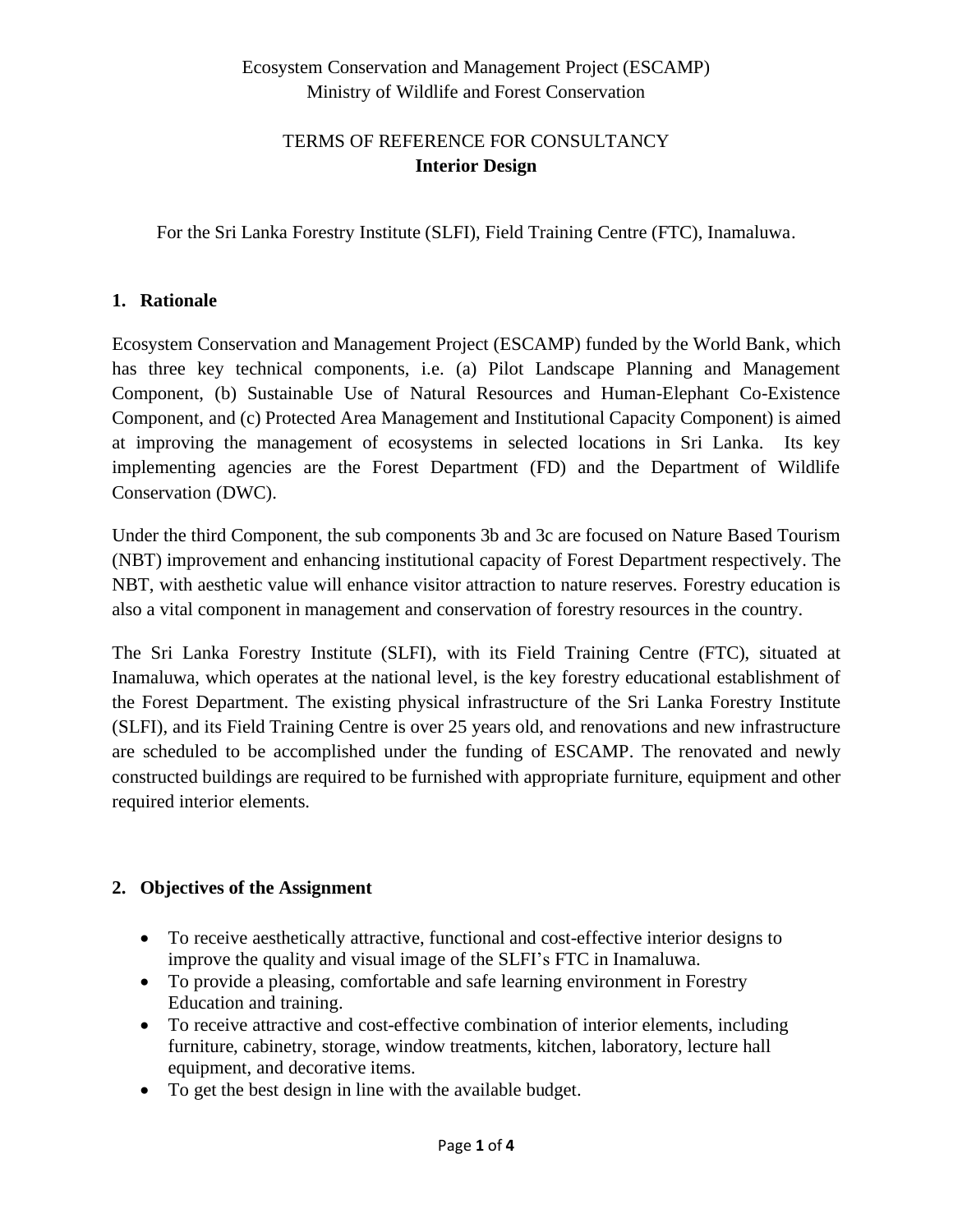## Ecosystem Conservation and Management Project (ESCAMP) Ministry of Wildlife and Forest Conservation

## TERMS OF REFERENCE FOR CONSULTANCY **Interior Design**

## **3. Description of the Consultancy**

The ongoing construction at the FTC in Inamaluwa will be completed by January 2021. The Project Architect has identified space requirements for each educational building, along with architectural plans and the furniture layouts for each building. Forest Department has also prepared a tentative furniture requirement plan by considering the individual requirements of students, academic staff, and non-academic staff.

The Interior Design Consultant will work in close consultation with the FD officer appointed by the Department. Liaising of all activities is essential with this designated officer.

### **Table 01: The buildings need to be furnished at the FTC, Inamaluwa**

|                       | <b>Building</b>                    |
|-----------------------|------------------------------------|
|                       | Office complex and lecture theater |
| $\mathcal{D}_{\cdot}$ | Student hostels and cafeteria      |
| 3                     | Guest house                        |
|                       | Senior staff accommodation         |
| 5                     | Junior accommodations              |

## **4. Tasks**

- To plan and complete the entire interior design process
- To review existing Architectural drawings, Interior Design layout plans of the FTC prepared by the project consultancy firms and FD to develop a furniture layout plan
- To provide specifications for durable products, appropriate for the environmental aspects of educational and training institutes.
- To prepare the specifications for the specific equipment and implements required for the Office Complex and Lecture Theatre, Cafeteria, Accommodations Buildings – Guest House, and RFO/BFO quarters.

### **Programming and Space Planning**

- · Interview to determine client needs, schedules and budgets
- · Establish functional and aesthetics goals
- Inventory of existing furnishings and other items to be reused
- · Provide space plans with furniture layouts
- · Assist in developing the project timeline

### **Interior Design**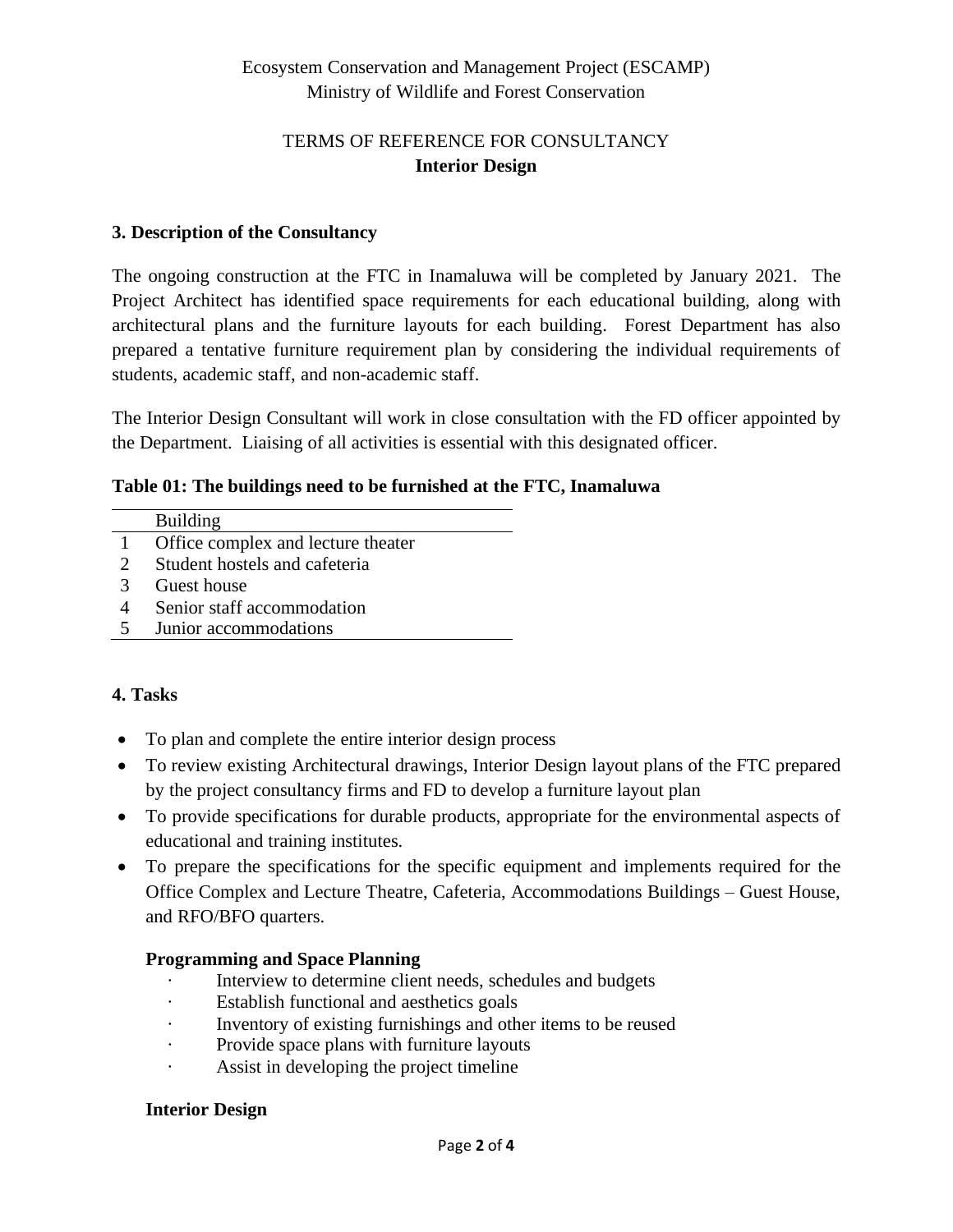## Ecosystem Conservation and Management Project (ESCAMP) Ministry of Wildlife and Forest Conservation

## TERMS OF REFERENCE FOR CONSULTANCY **Interior Design**

- Develop budgets on all interior finishes, furnishings, window treatments, cabinetry, storage, equipment, artwork, and decorative accessories.
- Assist in material, finish and furnishings analysis, recommendations and specifications
- Design all interior details
- · Provide sketches and/or presentation boards of all interior selections and furnishings
- · Review and coordinate furniture layouts with lighting and electrical plans
- · Coordinate fine art and decorative accessories
- · Coordinate interior plan selections and placement

#### **Construction Documents**

- · Interior Design and Furniture installation drawings
- · Technical specifications
- · Bill of Quantities, and other bid documents

#### **5. Academic and professional qualifications**

**Academic Qualification:** Degree in Design or equivalent

**Professional Qualifications:** Minimum of ten (10) years professional experience in relevant Interior Designing.

#### **6. Remuneration and the Compensation Package**

Negotiable based on the qualification and experience

### **7. Age Limit**

Below 60 years

#### **8. Reporting**

Specialist will report to the Project Director, ESCAMP and the Director, SLFI along with working relationships with teaching staff of SLFI and other stakeholders.

#### **9. Inputs from ESCAMP**

Facilities for travelling and other relevant amenities may be provided by ESCAMP or FD. Director – SLFI will act as the counterpart for this assignment.